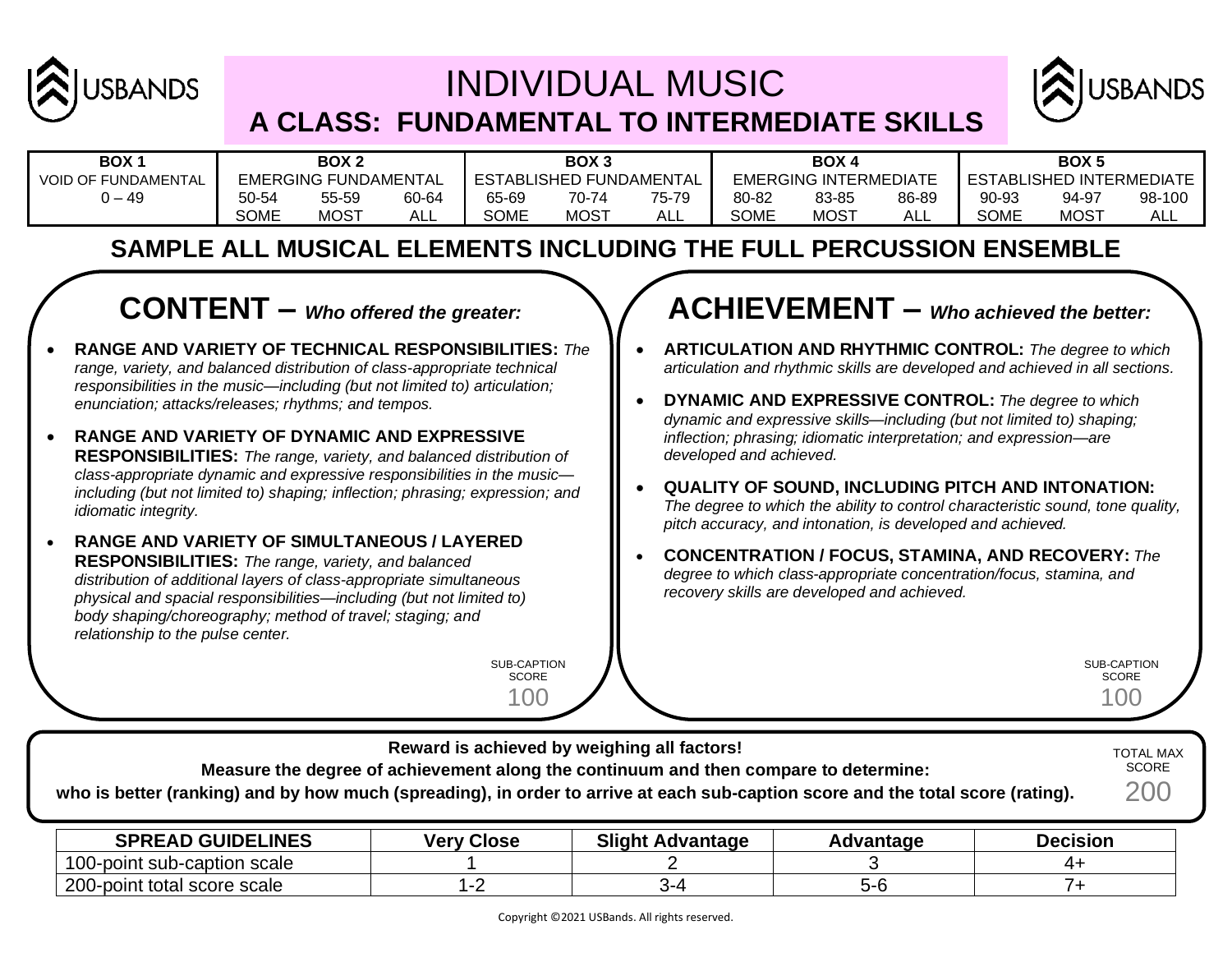

#### A CLASS INDIVIDUAL MUSIC



| BOX <sub>1</sub>                                  | BOX <sub>2</sub>                                                                                                                                                                                                                 | BOX <sub>3</sub>                                                                                                                                                                             | POINTS OF COMPARISON                                                                                  | BOX 4                                                                                                                                                                                                                                                                                     | BOX <sub>5</sub>                                                                                                                                                                          |  |  |  |
|---------------------------------------------------|----------------------------------------------------------------------------------------------------------------------------------------------------------------------------------------------------------------------------------|----------------------------------------------------------------------------------------------------------------------------------------------------------------------------------------------|-------------------------------------------------------------------------------------------------------|-------------------------------------------------------------------------------------------------------------------------------------------------------------------------------------------------------------------------------------------------------------------------------------------|-------------------------------------------------------------------------------------------------------------------------------------------------------------------------------------------|--|--|--|
| <b>VOID OF</b><br><b>FUNDAMENTAL</b>              | <b>EMERGING FUNDAMENTAL</b>                                                                                                                                                                                                      | <b>ESTABLISHED FUNDAMENTAL</b>                                                                                                                                                               |                                                                                                       | <b>EMERGING INTERMEDIATE</b>                                                                                                                                                                                                                                                              | <b>ESTABLISHED INTERMEDIATE</b>                                                                                                                                                           |  |  |  |
| $0 - 49$                                          | 50-54<br>55-59<br>60-64<br>SOME<br><b>MOST</b><br>ALL                                                                                                                                                                            | 70-74<br>75-79<br>65-69<br><b>MOST</b><br>SOME<br>ALL                                                                                                                                        | A CLASS                                                                                               | 80-82<br>83-85<br>86-89<br>SOME<br><b>MOST</b><br><b>ALL</b>                                                                                                                                                                                                                              | 90-93<br>94-97<br>98-100<br>SOME<br><b>MOST</b><br><b>ALL</b>                                                                                                                             |  |  |  |
|                                                   | Fundamental, basic skills and qualities with variety limited to this<br>scope. Single efforts or slight layering of basic efforts. Minimal<br>dynamic/tempo/spacial/expressive range, with basic contrast and<br>few gradations. |                                                                                                                                                                                              | <b>CONTENT</b>                                                                                        | Skills and qualities offer some complexity and dimensionality, with moderate to<br>good variety drawn from a basic to intermediate scope. Moderate to good<br>dynamic/tempo/spacial/expressive range with clear contrasts and some<br>gradations. Slight to moderate layering of efforts. |                                                                                                                                                                                           |  |  |  |
| Fundamental                                       | Emerging fundamentals, with some<br>variety across a very basic range &                                                                                                                                                          | Good range &/or variety of<br>fundamental skills &<br>responsibilities. Some may be more                                                                                                     | <b>RANGE &amp; VARIETY OF</b><br><b>TECHNICAL</b><br><b>RESPONSIBILITIES</b>                          | Moderate range &/or variety of emerging<br>intermediate skills & responsibilities.                                                                                                                                                                                                        | Good range & variety of established<br>intermediate skills & responsibilities,                                                                                                            |  |  |  |
| offerings are not<br>present.                     | probable uneven distribution<br>between sections.                                                                                                                                                                                | prominent & this may vary from<br>section to section.                                                                                                                                        | <b>RANGE &amp; VARIETY OF</b><br><b>DYNAMIC &amp;</b><br><b>EXPRESSIVE</b><br><b>RESPONSIBILITIES</b> | Some may be more prominent & this may<br>vary from section to section.                                                                                                                                                                                                                    | evenly distributed throughout the<br>ensemble.                                                                                                                                            |  |  |  |
|                                                   | Minimal to emerging layering of<br>very fundamental skills, with<br>probable uneven distribution<br>between sections.                                                                                                            | Good range &/or variety in the<br>layering of basic skills &<br>responsibilities. Some may be more<br>prominent & this may vary from<br>section to section.                                  | <b>RANGE &amp; VARIETY OF</b><br><b>SIMULTANEOUS /</b><br><b>LAYERED</b><br><b>RESPONSIBILITIES</b>   | Moderate range &/or variety of<br>simultaneous layering of emerging<br>intermediate skills & responsibilities. This<br>may vary from section to section.                                                                                                                                  | Good range & variety (in the simultaneous<br>layering of established intermediate skills &<br>responsibilities, evenly distributed<br>throughout the ensemble.                            |  |  |  |
|                                                   | Fundamental, basic achievement that serves as a foundation for<br>future growth. Individual skills dominate, with some emerging<br>awareness of the ensemble and the individual's basic role within<br>the ensemble.             |                                                                                                                                                                                              | <b>ACHIEVEMENT</b>                                                                                    | Moderate individual skill, strength and stamina emerging from a good technical<br>foundation and a broader range and variety of responsibilities. Moderate to good<br>ensemble awareness and individual ability to fulfill an intermediate role within<br>the ensemble.                   |                                                                                                                                                                                           |  |  |  |
|                                                   | Basic achievement of fundamental<br>skills is emerging; the foundation for                                                                                                                                                       | Moderate achievement of<br>fundamental skills is established-                                                                                                                                | <b>ARTICULATION &amp;</b><br><b>RHYTHMIC CONTROL</b>                                                  | Moderate achievement of intermediate                                                                                                                                                                                                                                                      | Good achievement of intermediate skills is                                                                                                                                                |  |  |  |
| A foundation for<br>fundamental<br>achievement is | further growth may be unstable.                                                                                                                                                                                                  | along with a foundation for further<br>growth-but may vary.                                                                                                                                  | <b>DYNAMIC &amp;</b><br><b>EXPRESSIVE CONTROL</b>                                                     | skills is emerging but may vary.                                                                                                                                                                                                                                                          | established throughout the ensemble.                                                                                                                                                      |  |  |  |
| not present.                                      | Basic achievement of fundamental<br>quality is emerging; the foundation<br>for further growth may be unstable.                                                                                                                   | Moderate achievement of<br>fundamental quality is<br>established-along with a<br>foundation for further growth-but<br>may vary.                                                              | <b>QUALITY OF SOUND.</b><br><b>INCLUDING PITCH &amp;</b><br><b>INTONATION</b>                         | Moderate achievement of intermediate<br>quality is emerging but may vary.                                                                                                                                                                                                                 | Good achievement of intermediate quality<br>is established throughout the ensemble.                                                                                                       |  |  |  |
|                                                   | Basic concentration is emerging,<br>stamina is occasionally sufficient for<br>very basic challenges, recoveries<br>are very occasionally attempted with<br>minimal success.                                                      | Basic concentration is established,<br>with frequent breaks. Stamina is<br>moderately sufficient for basic<br>challenges; recoveries are<br>occasionally attempted with<br>moderate success. | <b>CONCENTRATION /</b><br><b>FOCUS, STAMINA &amp;</b><br><b>RECOVERY</b>                              | A good level of concentration is<br>established, with occasional breaks.<br>Stamina is moderately sufficient for<br>intermediate challenges; frequent<br>recoveries are moderately successful.                                                                                            | A good level of concentration is well-<br>established, with occasional minor breaks.<br>Stamina supports intermediate challenges;<br>recoveries are usually applied with good<br>success. |  |  |  |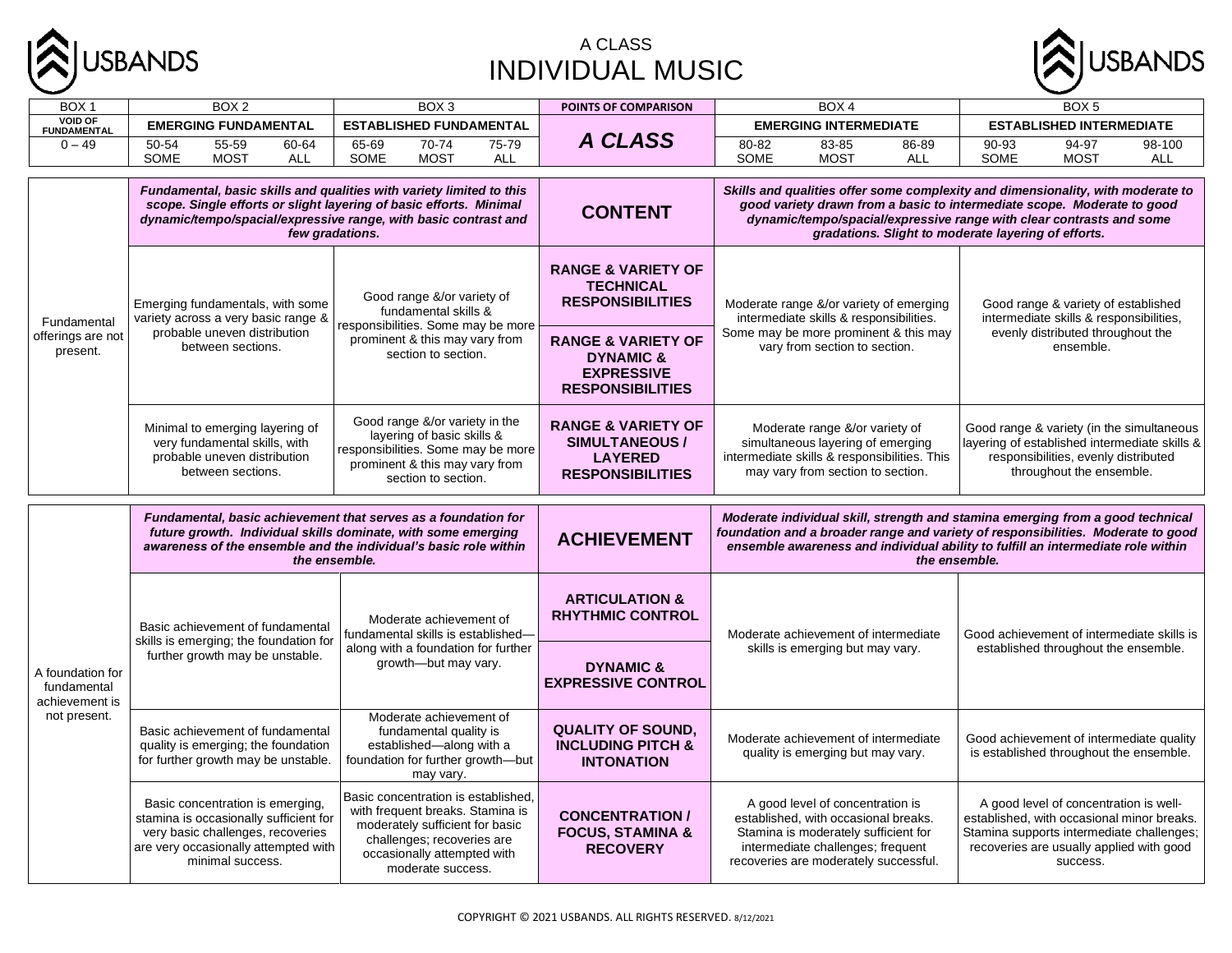

## INDIVIDUAL MUSIC **OPEN CLASS: INTERMEDIATE TO ADVANCED SKILLS**



| BOX <sub>1</sub>            | BOX <sub>2</sub>             |       |       | BOX <sub>3</sub>         |             |       |                   | <b>BOX4</b> |       | <b>BOX5</b>          |             |        |
|-----------------------------|------------------------------|-------|-------|--------------------------|-------------|-------|-------------------|-------------|-------|----------------------|-------------|--------|
| <b>VOID OF INTERMEDIATE</b> | <b>EMERGING INTERMEDIATE</b> |       |       | ESTABLISHED INTERMEDIATE |             |       | EMERGING ADVANCED |             |       | ESTABLISHED ADVANCED |             |        |
| 49 – د                      | 50-54                        | 55-59 | 60-64 | 65-69                    | 70-74       | 75-79 | 80-82             | 83-85       | 86-89 | 90-93                | 94-97       | 98-100 |
|                             | <b>SOME</b>                  | MOST  | ALL   | <b>SOME</b>              | <b>MOST</b> | ALL   | SOME              | <b>MOST</b> |       | SOME                 | <b>MOST</b> | ALL    |

### **SAMPLE ALL MUSICAL ELEMENTS INCLUDING THE FULL PERCUSSION ENSEMBLE**

## **CONTENT –** *Who offered the greater:*

- **RANGE, VARIETY, AND DEPTH OF TECHNICAL RESPONSIBILITIES:** *The range, variety, depth, and balanced distribution of class-appropriate technical responsibilities in the music including (but not limited to) articulation; enunciation; attacks/releases; rhythms; and tempos.*
- **RANGE, VARIETY, AND DEPTH OF DYNAMIC AND EXPRESSIVE RESPONSIBILITIES:** *The range, variety, depth, and balanced distribution of class-appropriate dynamic and expressive responsibilities in the music—including (but not limited to) shaping; inflection; phrasing; expression; and idiomatic integrity.*
- **RANGE, VARIETY, AND DEPTH OF SIMULTANEOUS / LAYERED RESPONSIBILITIES:**

*The range, variety, depth, and balanced distribution of additional layers of class-appropriate simultaneous physical and spacial responsibilities—including (but not limited to) body shaping/choreography; method of travel; staging; and relationship to the pulse center.*

SUB-CAPTION SCORE 100

## **ACHIEVEMENT –** *Who achieved the better:*

- **ARTICULATION AND RHYTHMIC CONTROL:** *The degree to which articulation and rhythmic skills are developed and achieved in all sections.*
- **DYNAMIC AND EXPRESSIVE CONTROL:** *The degree to which dynamic and expressive skills—including (but not limited to) shaping; inflection; phrasing; idiomatic interpretation; and expression—are developed and achieved.*
- **QUALITY OF SOUND, INCLUDING PITCH AND INTONATION:**  *The degree to which the ability to control characteristic sound, tone quality, pitch accuracy, and intonation, is developed and achieved.*
- **CONCENTRATION / FOCUS, STAMINA, AND RECOVERY:** *The degree to which class-appropriate concentration/focus, stamina, and recovery skills are developed and achieved.*

SUB-CAPTION SCORE 100

| Reward is achieved by weighing all factors!                                                                                     | <b>TOTAL MAX</b><br><b>SCORE</b> |
|---------------------------------------------------------------------------------------------------------------------------------|----------------------------------|
| Measure the degree of achievement along the continuum and then compare to determine:                                            |                                  |
| who is better (ranking) and by how much (spreading), in order to arrive at each sub-caption score and the total score (rating). | 200                              |

| <b>SPREAD GUIDELINES</b>    | <b>Very Close</b> | <b>Slight Advantage</b> | Advantage | Decision |
|-----------------------------|-------------------|-------------------------|-----------|----------|
| 100-point sub-caption scale |                   |                         |           |          |
| 200-point total score scale |                   | .                       | ວ-ເ       |          |